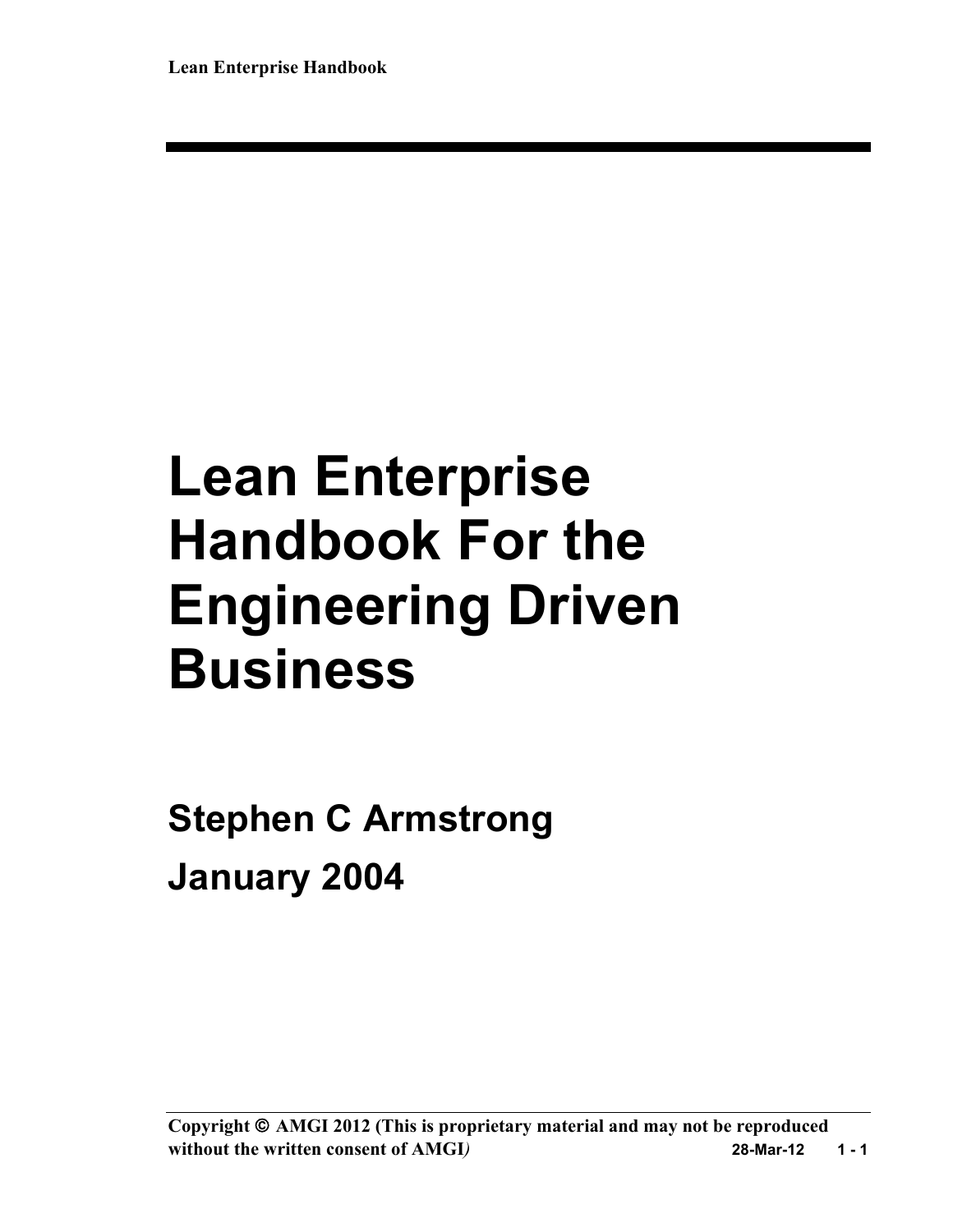# **Table of Contents**

# **Forward**

## **Lay Out Of The Book - Document Organization**

People Teams and Partnership Supportive Cultural Environment Discipline Systems and Processes Customer/Competitor Operations Assessment

# **PART I – Lean Philosophy**

## **1.0 Introduction**

Definition, Figure 1-1, Benefits Evolution, Transition Strategy, Basic guideline for transition Figure 1-2. Basic principles for structure Figure 1-3. Principles for implementation Figure 1-4. Preliminary production strategies

- **2.0 History of Lean**
- **3.0 Lean Principles in Enterprise**
- **4.0 Lean Performance Metrics**

## **PART II - The Human Side of Lean**

- **5.0 The Importance of People and Culture**
- **6.0 People-Teams and Partnerships**
	- **6.1 Introduction**
	- **6.2 Leadership Elements**
	- **6.3 Teams** Team Concept Figure 6-1 Organization Charts Team Member responsibility Improvement Activities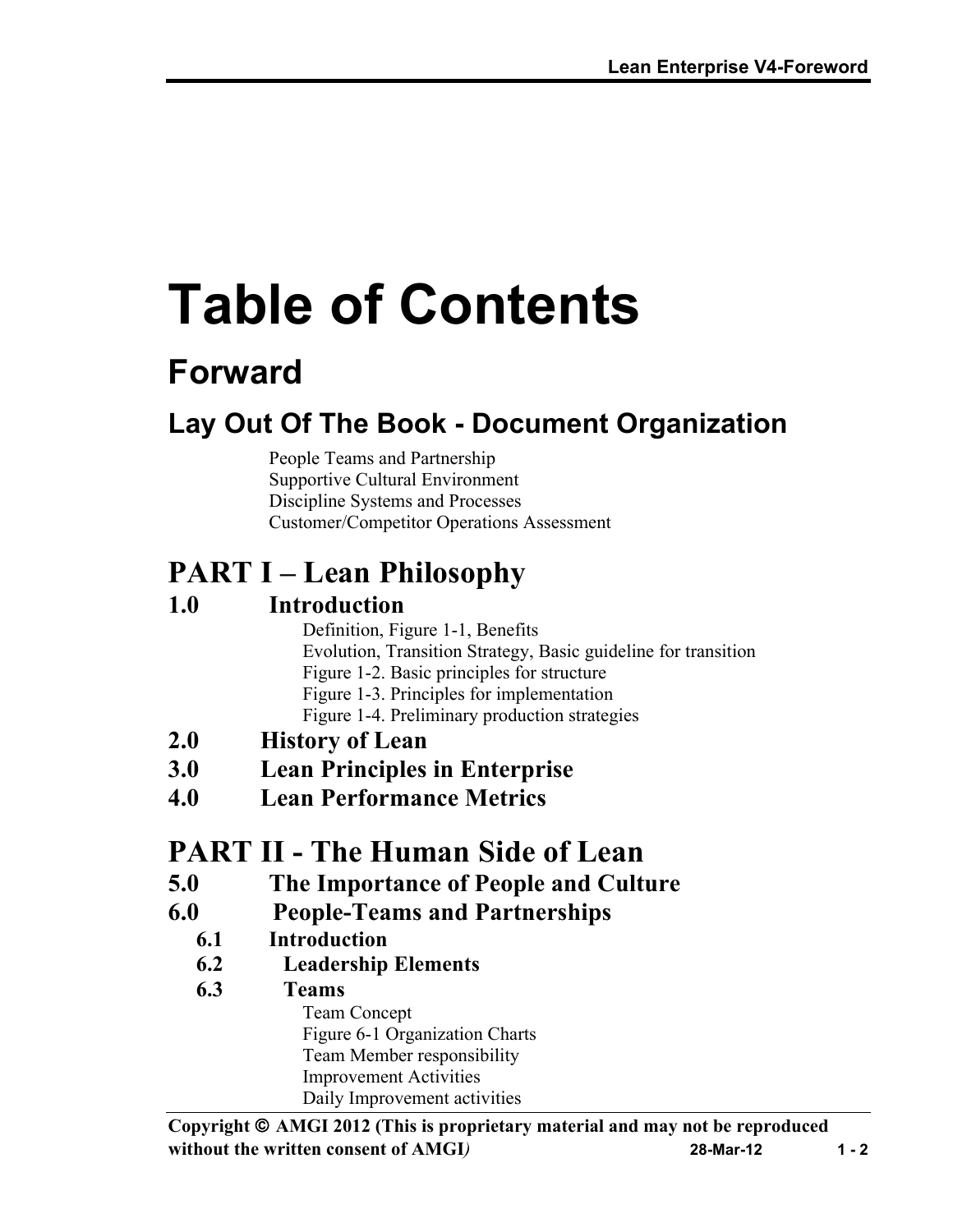Significant Innovation Activities Team Leaders Group Leader Roles of management Labor/Management Team

## **6.4 Labor/Management Team**

### **6.5 Responsive Suppler Relations**

Supplier Integration Procurement Process Collaborative product design Selection of Preferred Suppliers Delivery Management Carrier Alliances Consolidation points Figure 6-2 Ideal Future State Delivery to point of use Improved Communications

## **7.0 Supportive Cultural Environment**

### **7.1 Introduction - Why Culture Matters**

## **7.2 The competitive edge- people**

Figure 3-1 motivations for improvement Performance measure and improvement indicators Recognition of achievement Compensation

### **7.3 Empowerment**

Boundary definition Responsibility and accountability Continuous Improvement Techniques

## **7.4 Trust**

### **7.5 Employment stability**

Career development process Counseling

### **7.6 Education and Training**

Principles Training and education support of continuous improvement Help employee manage change Team members are extensively involved in providing their own training Training focus **Content** Value, Attitude, and Awareness Train and Trainer Group process and leadership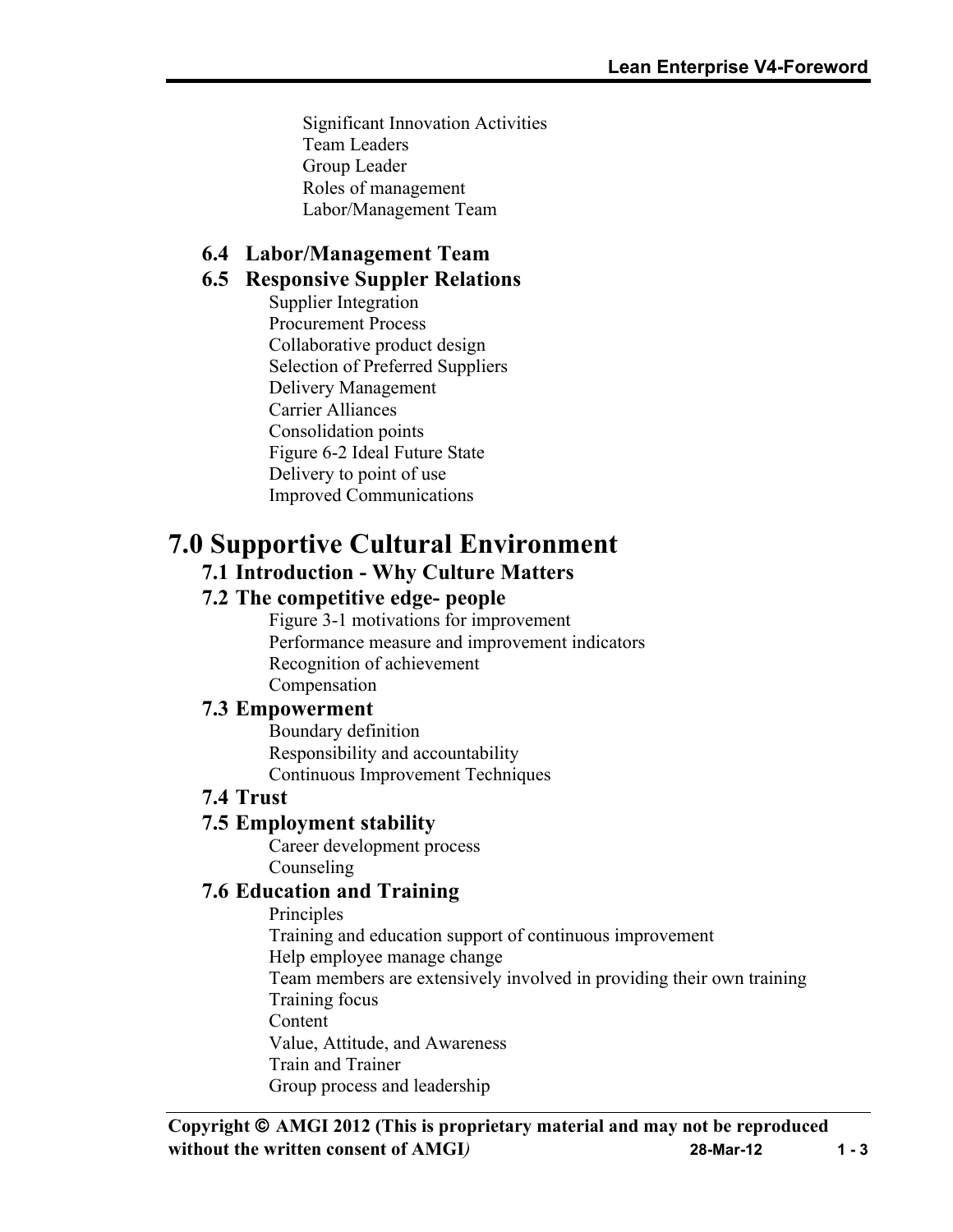Technical Improvements Management Training Training metrical support Delivery strategy Delivery at team level by the team Evaluation of training effectiveness Logistics

## **7.7 Communication**

## **8.0 Organizational Structure**

Transitional structure Organizing to support a process focus Process policies and management Basic principle for structure

# **PART III Disciplined Systems and Processes**

## **9.0 The Process Driven Enterprise**

#### **9.1 Disciplined use of systems and processes** Custodial readiness Competitive benchmarking

**9.2 Standardized work** Process Improvement Transfer

### **9.3 Elimination of Waste**

Tracing to root causes Development of improvement plan Implementation of Improvements Documentation of Initial Improvement Monitoring of On-going Progress Results

- **10.0 Developing and Maintaining Process Quality Excellence**
- **11.0 Developing Continuous Flow of Information**
- **12.0 Developing Continuous Flow Of Material**
- **13.0 Managing Costs in a Process Driven Enterprise**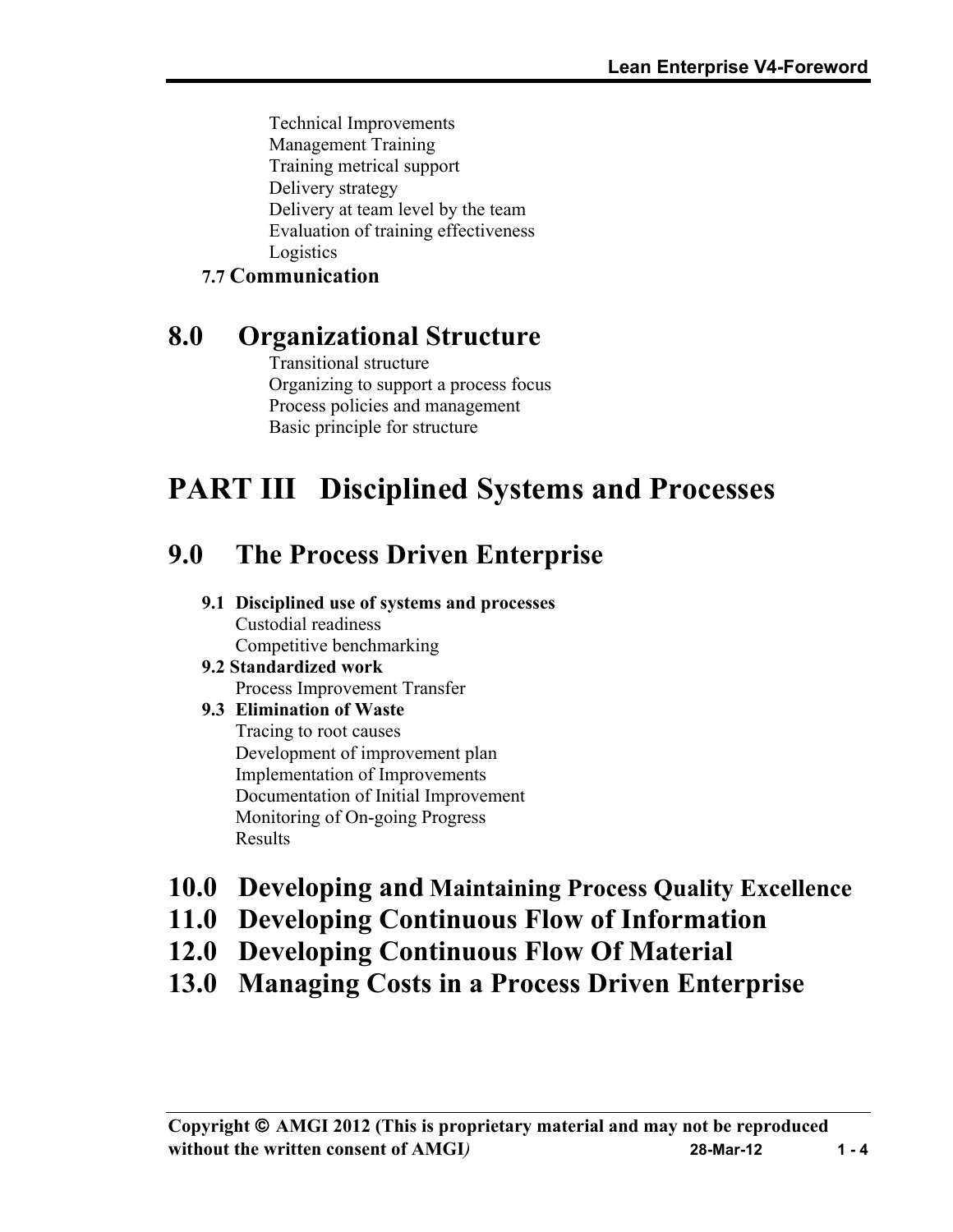# **PART IV Applying Lean for Enterprise Integration**

## **14.0 IPD and Product Lifecycle Management**

**15.0 Lean Enterprise Process Modeling**

## **16.0 Lean Engineering**

## **17.0 Customer/Competitor Operations Assessment**

### **17.1 Summary**

Customer buying factors Environmental trends Competitive operations assessment World class manufacturing study Future state link to strategy and marketplace summery Review memorandum Purpose Framework Figure 17-1 workflow strategic framework Link to strategic planning Strategic business objectives Figure 17-2 linkage to strategic business objectives

## **17.2 Customer buying factors**

Detailed finding **Priorities** Figure 17-3 Marketplace analysis Figure 17-4 program life cycle Environment trends Figure 17-5 summery-environmental trends Product technology/configuration Supportability Cost Manufacturing Management

## **17.3 Competitive operations assessment**

Detailed findings Figure 17-6 manufacturing/material systems and operations Competitive analysis

### **17.4 Competitive operations assessment summery**

Competitive strengths and weaknesses Figure 17-7 Summery of customer and competitive priorities